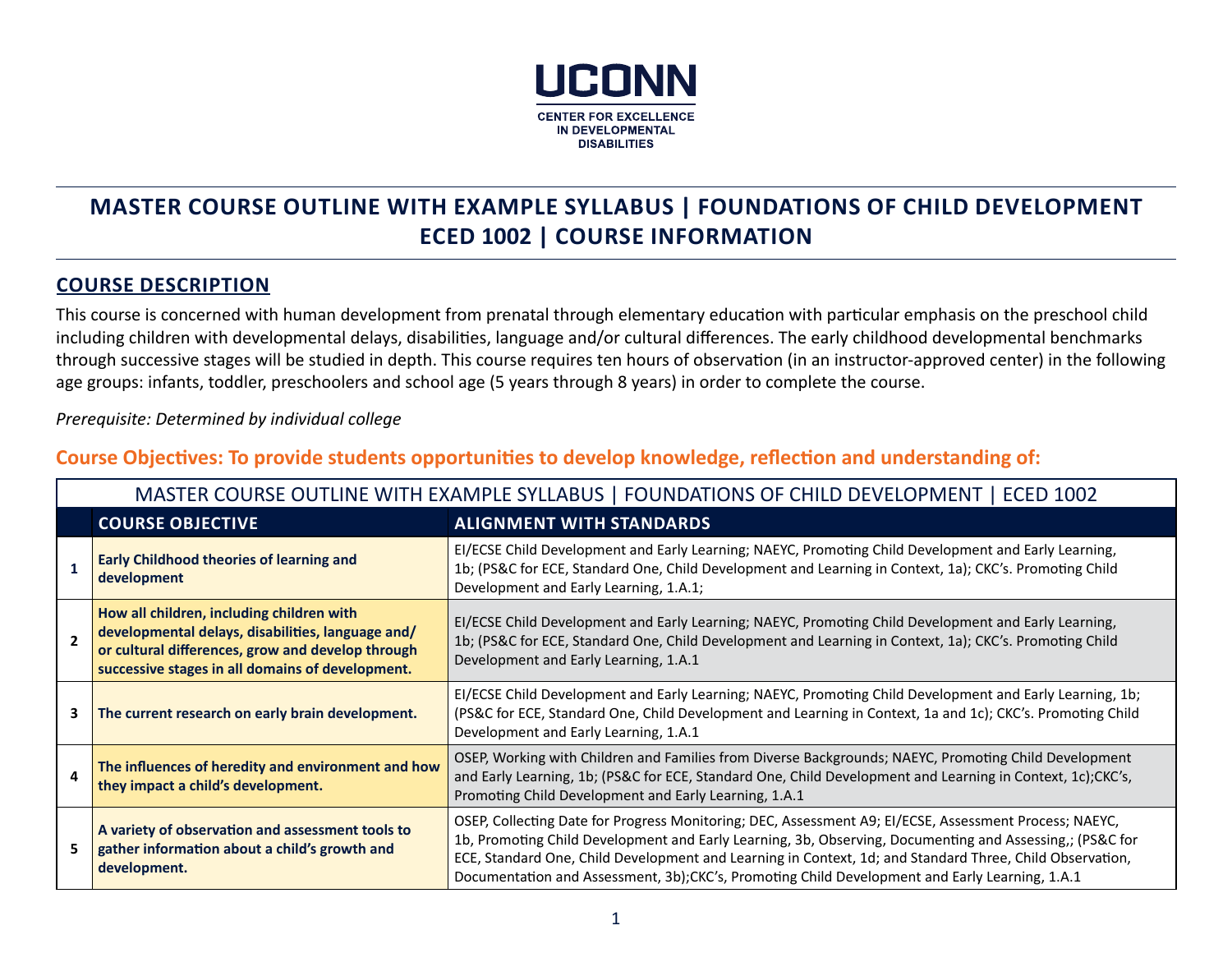| MASTER COURSE OUTLINE WITH EXAMPLE SYLLABUS   FOUNDATIONS OF CHILD DEVELOPMENT  <br>  ECED 1002                                                                                  |                                                                                                                                                                                                                                                                                                                                                                                                                                                                                                                                                                                   |  |  |
|----------------------------------------------------------------------------------------------------------------------------------------------------------------------------------|-----------------------------------------------------------------------------------------------------------------------------------------------------------------------------------------------------------------------------------------------------------------------------------------------------------------------------------------------------------------------------------------------------------------------------------------------------------------------------------------------------------------------------------------------------------------------------------|--|--|
| <b>COURSE OBJECTIVE</b>                                                                                                                                                          | <b>ALIGNMENT WITH STANDARDS</b>                                                                                                                                                                                                                                                                                                                                                                                                                                                                                                                                                   |  |  |
| How children differ in their development and ap-<br>proaches to learning.                                                                                                        | EI/ECSE Child Development and Early Learning; NAEYC, Promoting Child Development and Early Learning,<br>1b; (PS&C for ECE Standard One, Child Development and Learning in Context, 1b); CKC's. Promoting Child<br>Development and Early Learning, 1.A.1;                                                                                                                                                                                                                                                                                                                          |  |  |
| The benefits of childcare professionals and<br>parents understanding typical and atypical child<br>development.                                                                  | OSEP, Working with Children and Families from Diverse Backgrounds; DEC, Family, F6; EI/ECSE, Partnering<br>with Families and Child Development and Early Learning; NAEYC, 1b, Promoting Child Development and Early<br>Learning, Building Family and Community Relationships, 2a; (PS&C for ECE Standard One, Child Development and<br>Learning in Context, 1b and Standard Two, Family Teacher Partnerships and Community Connections, 2b and 2c);<br>CKC's, Promoting Child Development and Early Learning, 1.A.1, Building Family and Community Relationships,<br>5.A.1, 5.A.2 |  |  |
| Partnerships with parents to support all children's<br>development including children with developmental<br>delays, disabilities, language and/or cultural<br><b>differences</b> | OSEP, Working with Children and Families from Diverse Backgrounds, Engaging and Communicating with Families,<br>DEC, Family, F1 and F6; El/ECSE, Partnering with Families; NAEYC, Building Family and Community Relationships,<br>2a; (PS&C for ECE Family Teacher Partnerships and Community Connections, 2b); CKC's Building Family and<br>Community Relationships, 5.A.1, 5.A.2                                                                                                                                                                                                |  |  |

# **Student Outcomes: Upon completion of this course, students will be able to:**

|              | MASTER COURSE OUTLINE WITH EXAMPLE SYLLABUS   FOUNDATIONS OF CHILD DEVELOPMENT   ECED 1002                                       |                                                                                                                                                                                                                                                                                                                                                                                                                                  |  |  |
|--------------|----------------------------------------------------------------------------------------------------------------------------------|----------------------------------------------------------------------------------------------------------------------------------------------------------------------------------------------------------------------------------------------------------------------------------------------------------------------------------------------------------------------------------------------------------------------------------|--|--|
|              | <b>STUDENT OUTCOMES</b>                                                                                                          | <b>ALIGNMENT WITH STANDARDS</b>                                                                                                                                                                                                                                                                                                                                                                                                  |  |  |
|              | <b>Examine and discuss the various early childhood</b><br>theories of development and learning.                                  | EI/ECSE Child Development and Early Learning; NAEYC, Promoting Child Development and Early Learning,<br>1b; (PS&C for ECE, Standard One, Child Development and Learning in Context, 1a); CKC's. Promoting Child<br>Development and Early Learning, 1.A.1;                                                                                                                                                                        |  |  |
| $\mathbf{2}$ | Discuss how children grow and develop.                                                                                           | EI/ECSE Child Development and Early Learning; NAEYC, Promoting Child Development and Early Learning,<br>1b; (PS&C for ECE, Standard One, Child Development and Learning in Context, 1a); CKC's. Promoting Child<br>Development and Early Learning, 1.A.1;                                                                                                                                                                        |  |  |
| 3            | Discuss the current research on brain development.                                                                               | EI/ECSE Child Development and Early Learning; NAEYC, Promoting Child Development and Early Learning,<br>1b; (PS&C for ECE, Standard One, Child Development and Learning in Context, 1a); CKC's. Promoting Child<br>Development and Early Learning, 1.A.1;                                                                                                                                                                        |  |  |
| 4            | Identify the influences of heredity and environment<br>and how they impact a child's development                                 | OSEP, Working with Children and Families from Diverse Backgrounds; NAEYC, Promoting Child Development<br>and Early Learning, 1b; (PS&C for ECE, Standard One, Child Development and Learning in Context, 1c); CKC's,<br>Promoting Child Development and Early Learning, 1.A.1                                                                                                                                                    |  |  |
| 5            | Demonstrate understanding of observation and<br>assessment tools to gather information about a<br>child's growth and development | OSEP, Collecting Date for Progress Monitoring; DEC, Assessment A9; El/ECSE, Assessment Process; NAEYC,<br>1b, Promoting Child Development and Early Learning, 3b, Observing, Documenting and Assessing; (PS&C for<br>ECE, Standard One, Child Development and Learning in Context, 1d; and Standard Three, Child Observation,<br>Documentation and Assessment, 3b); CKC's, Promoting Child Development and Early Learning, 1.A.1 |  |  |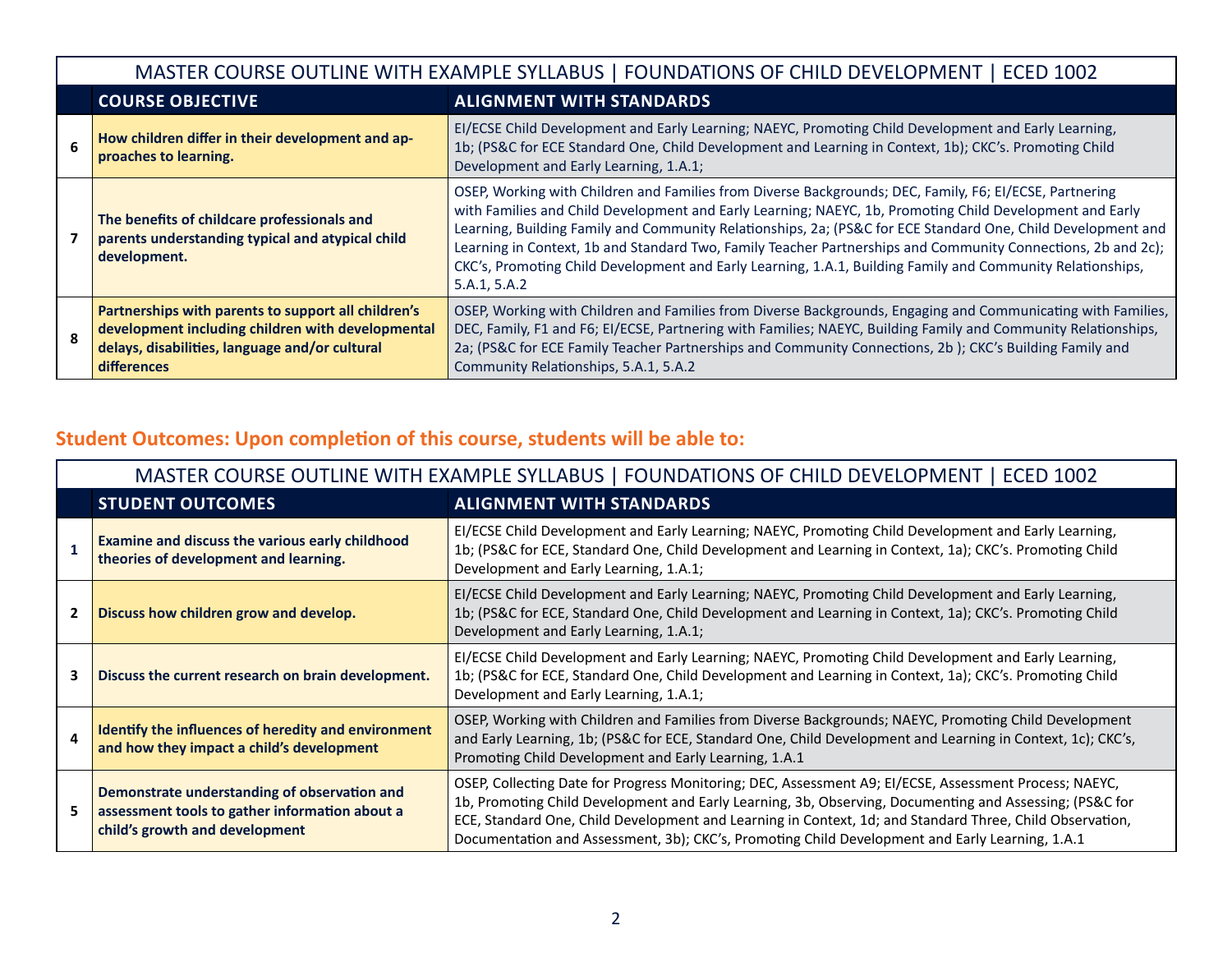|                                                                                                                                                                                                                                             | MASTER COURSE OUTLINE WITH EXAMPLE SYLLABUS   FOUNDATIONS OF CHILD DEVELOPMENT   ECED 1002                              |                                                                                                                                                                                                                                                                                                                                                                                                                                                                                                                                                                                   |  |  |
|---------------------------------------------------------------------------------------------------------------------------------------------------------------------------------------------------------------------------------------------|-------------------------------------------------------------------------------------------------------------------------|-----------------------------------------------------------------------------------------------------------------------------------------------------------------------------------------------------------------------------------------------------------------------------------------------------------------------------------------------------------------------------------------------------------------------------------------------------------------------------------------------------------------------------------------------------------------------------------|--|--|
|                                                                                                                                                                                                                                             | <b>STUDENT OUTCOMES</b>                                                                                                 | <b>ALIGNMENT WITH STANDARDS</b>                                                                                                                                                                                                                                                                                                                                                                                                                                                                                                                                                   |  |  |
|                                                                                                                                                                                                                                             | Recognize how children differ in their development<br>and approaches to learning.                                       | EI/ECSE Child Development and Early Learning; NAEYC, Promoting Child Development and Early Learning,<br>1b; (PS&C for ECE Standard One, Child Development and Learning in Context, 1b); CKC's. Promoting Child<br>Development and Early Learning, 1.A.1;                                                                                                                                                                                                                                                                                                                          |  |  |
|                                                                                                                                                                                                                                             | Analyze the benefits of childcare professionals and<br>parents understanding typical and atypical child<br>development. | OSEP, Working with Children and Families from Diverse Backgrounds; DEC, Family, F6; EI/ECSE, Partnering<br>with Families and Child Development and Early Learning; NAEYC, 1b, Promoting Child Development and Early<br>Learning, Building Family and Community Relationships, 2a; (PS&C for ECE Standard One, Child Development and<br>Learning in Context, 1b and Standard Two, Family Teacher Partnerships and Community Connections, 2b and 2c);<br>CKC's, Promoting Child Development and Early Learning, 1.A.1, Building Family and Community Relationships,<br>5.A.1, 5.A.2 |  |  |
| Discuss how partnerships with parents support<br>all children's development including children with<br>$\mathbf{R}$<br>developmental delays, disabilities, language and/or<br>cultural differences<br>Community Relationships, 5.A.1, 5.A.2 |                                                                                                                         | OSEP, Working with Children and Families from Diverse Backgrounds, Engaging and Communicating with Families,<br>DEC, Family, F1 and F6; El/ECSE, Partnering with Families; NAEYC, Building Family and Community Relationships,<br>2a; (PS&C for ECE Family Teacher Partnerships and Community Connections, 2b); CKC's Building Family and                                                                                                                                                                                                                                         |  |  |

# **Course Content:**

|              | MASTER COURSE OUTLINE WITH EXAMPLE SYLLABUS   FOUNDATIONS OF CHILD DEVELOPMENT   ECED 1002       |                                                                                                                                                                                                                                                                                                                                                                                                                                  |  |  |
|--------------|--------------------------------------------------------------------------------------------------|----------------------------------------------------------------------------------------------------------------------------------------------------------------------------------------------------------------------------------------------------------------------------------------------------------------------------------------------------------------------------------------------------------------------------------|--|--|
|              | <b>COURSE CONTENT</b><br><b>ALIGNMENT WITH STANDARDS</b>                                         |                                                                                                                                                                                                                                                                                                                                                                                                                                  |  |  |
| 1            | Theories of child development and learning.                                                      | EI/ECSE Child Development and Early Learning; NAEYC, Promoting Child Development and Early Learning, 1b;<br>CKC's. Promoting Child Development and Early Learning, 1.A.1;                                                                                                                                                                                                                                                        |  |  |
| $\mathbf{2}$ | How children, prenatal to age 8, grow and develop.                                               | EI/ECSE Child Development and Early Learning; NAEYC, Promoting Child Development and Early Learning, 1b;<br>CKC's. Promoting Child Development and Early Learning, 1.A.1;                                                                                                                                                                                                                                                        |  |  |
| 3            | <b>Brain Development research.</b>                                                               | EI/ECSE Child Development and Early Learning; NAEYC, Promoting Child Development and Early Learning,<br>1b; (PS&C for ECE, Standard One, Child Development and Learning in Context, 1a); CKC's. Promoting Child<br>Development and Early Learning, 1.A.1;                                                                                                                                                                        |  |  |
| 4            | The influences of heredity and environment and how<br>they impact a child's development.         | OSEP, Working with Children and Families from Diverse Backgrounds; NAEYC, Promoting Child Development<br>and Early Learning, 1b; (PS&C for ECE, Standard One, Child Development and Learning in Context, 1c); CKC's,<br>Promoting Child Development and Early Learning, 1.A.1                                                                                                                                                    |  |  |
| 5            | Observation and assessment tools to gather<br>information about a child's growth and development | OSEP, Collecting Date for Progress Monitoring; DEC, Assessment A9; El/ECSE, Assessment Process; NAEYC,<br>1b, Promoting Child Development and Early Learning, 3b, Observing, Documenting and Assessing; (PS&C for<br>ECE, Standard One, Child Development and Learning in Context, 1d; and Standard Three, Child Observation,<br>Documentation and Assessment, 3b); CKC's, Promoting Child Development and Early Learning, 1.A.1 |  |  |
| 6            | How children differ in their development and<br>approaches to learning.                          | EI/ECSE Child Development and Early Learning; NAEYC, Promoting Child Development and Early Learning,<br>1b; (PS&C for ECE Standard One, Child Development and Learning in Context, 1b); CKC's. Promoting Child<br>Development and Early Learning, 1.A.1;                                                                                                                                                                         |  |  |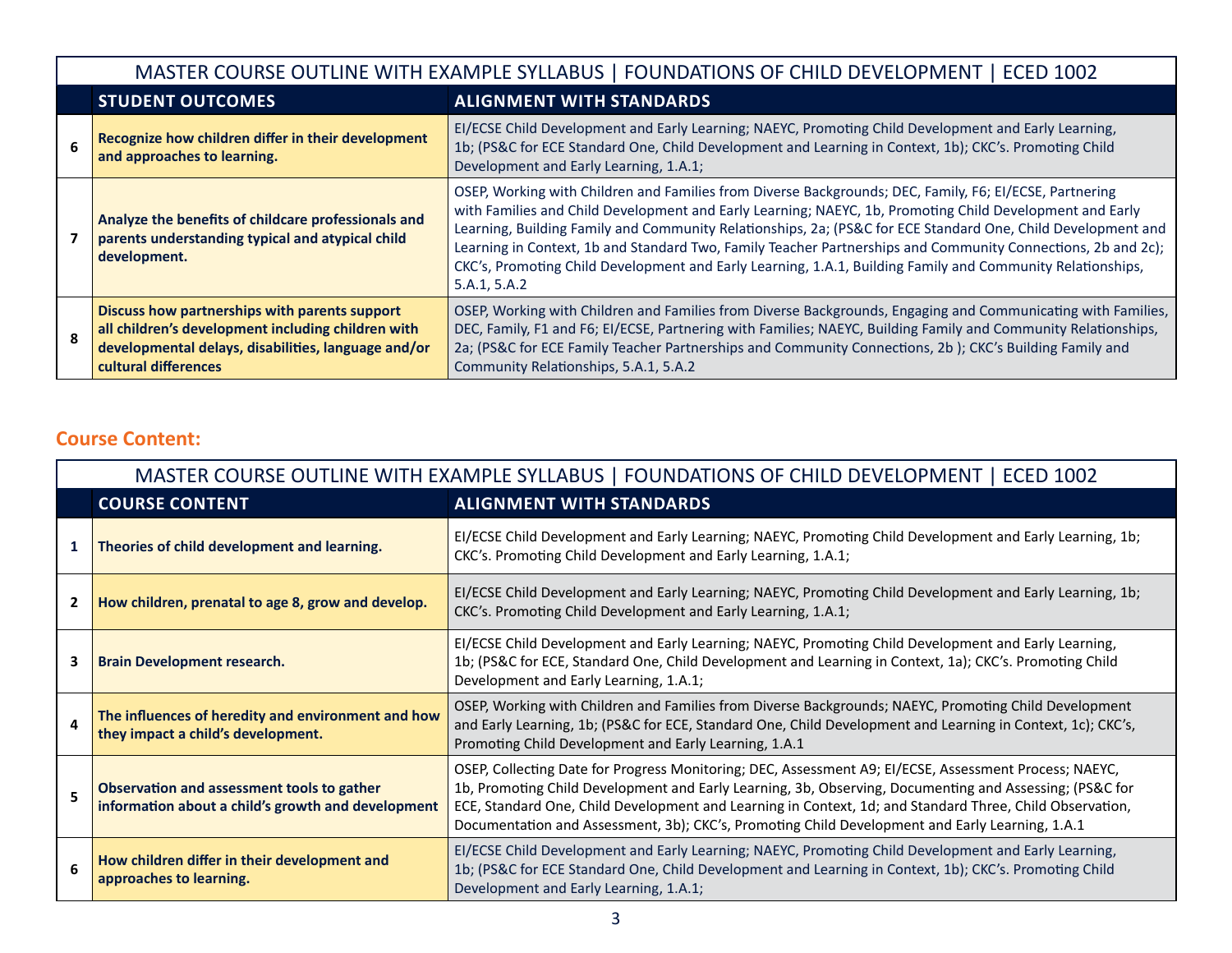| MASTER COURSE OUTLINE WITH EXAMPLE SYLLABUS   FOUNDATIONS OF CHILD DEVELOPMENT   ECED 1002 |                                                                                                                                                                                  |                                                                                                                                                                                                                                                                                                                                                                                                                                                                                                                                                                                    |  |  |
|--------------------------------------------------------------------------------------------|----------------------------------------------------------------------------------------------------------------------------------------------------------------------------------|------------------------------------------------------------------------------------------------------------------------------------------------------------------------------------------------------------------------------------------------------------------------------------------------------------------------------------------------------------------------------------------------------------------------------------------------------------------------------------------------------------------------------------------------------------------------------------|--|--|
|                                                                                            | <b>COURSE CONTENT</b>                                                                                                                                                            | <b>ALIGNMENT WITH STANDARDS</b>                                                                                                                                                                                                                                                                                                                                                                                                                                                                                                                                                    |  |  |
|                                                                                            | The benefits of childcare professionals and<br>parents understanding typical and atypical child<br>development.                                                                  | OSEP, Working with Children and Families from Diverse Backgrounds; DEC, Family, F6; El/ECSE, Partnering<br>with Families and Child Development and Early Learning; NAEYC, 1b, Promoting Child Development and Early<br>Learning, Building Family and Community Relationships, 2a; (PS&C for ECE Standard One, Child Development and<br>Learning in Context, 1b and Standard Two, Family Teacher Partnerships and Community Connections, 2b and 2c<br>); CKC's, Promoting Child Development and Early Learning, 1.A.1, Building Family and Community Relationships,<br>5.A.1, 5.A.2 |  |  |
| $\mathbf{R}$                                                                               | Partnerships with parents to support all children's<br>development including children with developmental<br>delays, disabilities, language and/or cultural<br><b>differences</b> | OSEP, Working with Children and Families from Diverse Backgrounds, Engaging and Communicating with Families,<br>DEC, Family, F1 and F6; El/ECSE, Partnering with Families; NAEYC, Building Family and Community Relationships,<br>2a; (PS&C for ECE Family Teacher Partnerships and Community Connections, 2b); CKC's Building Family and<br>Community Relationships, 5.A.1, 5.A.2                                                                                                                                                                                                 |  |  |

## **STANDARDS**

CT State Core Knowledge and Competencies (CKC)

Division of Early Childhood of the Council for Exceptional Children (DEC)

Early Intervention/Early Childhood Special Education (EI/ECSE)

National Association for the Education of Young Children (NAEYC)

Office of Special Education Programs (OSEP)

Professional Standards and Competencies for Early Childhood Educators (Power to the Profession (P2P) Standards)

# **KEY EXPERIENCES**

- 1. Observations of children at infancy, toddler, preschool and school age.
- 2. Group presentations on child theorists and theories.
- 3. Introduction to developmental domains and continuum of developmental milestones.
- 4. Review current findings on brain development.
- 5. Research the influences of heredity and environment on a child's development.
- 6. Introduction to observation and assessment tools and practices.
- 7. Compare and contrast various developmental approaches to learning.
- 8. Exploration of the importance and benefits of parents and childcare professionals working together to support typical and atypical children.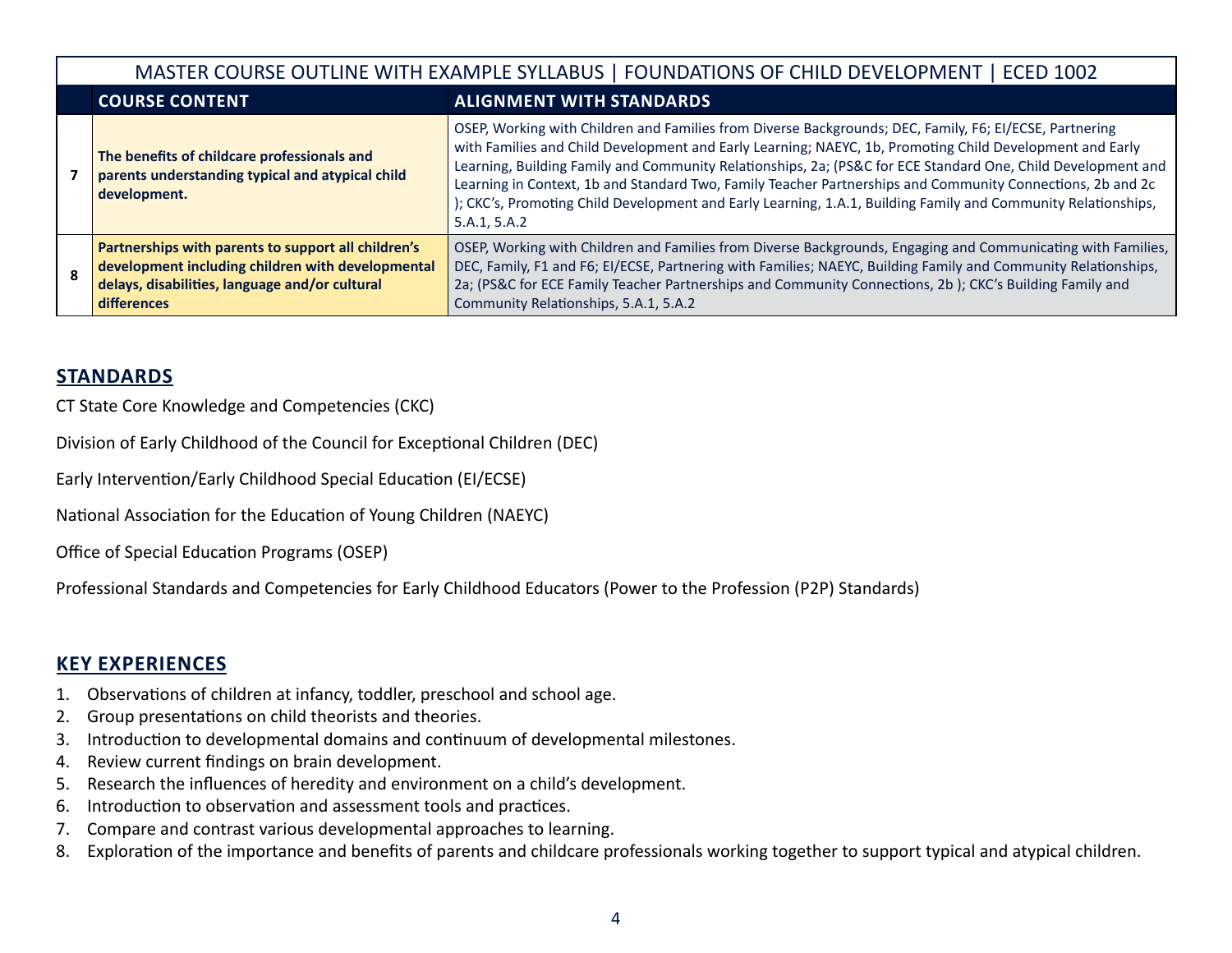# **RESOURCES**

#### **Books**

• Arnett & Maynard, (2017); Child Development: A Cultural Approach; Pearson Building Your Babies Brain, Diane Trister Dodge, ISBN-13: 978-1879537415

#### **Websites**

- Ct. Office of Early Childhood ELDS *<https://www.ctoec.org/connecticut-early-learning-and-development-standards-ct-elds/ct-elds-forms-and-documents/>*
- Center on the Developing Child, Harvard University *<https://developingchild.harvard.edu/resourcetag/brain-architecture/>*
- Center for Disease Control and Prevention *<https://www.cdc.gov/ncbddd/childdevelopment/facts.html>*

### • CDC – Milestones:

*<https://www.cdc.gov/ncbddd/actearly/milestones/milestones-1yr.html> <https://www.cdc.gov/ncbddd/actearly/milestones/milestones-2yr.html> <https://www.cdc.gov/ncbddd/actearly/milestones/milestones-3yr.html> <https://www.cdc.gov/ncbddd/actearly/milestones/milestones-4yr.html> <https://www.cdc.gov/ncbddd/actearly/milestones/milestones-5yr.html> <https://www.cdc.gov/ncbddd/developmentaldisabilities/facts.html>* (with links)

- Healthline *<https://www.healthline.com/health/childrens-health/stages-of-child-development#school-age>*
- Theories in brief with links: *<https://www.verywellmind.com/child-development-theories-2795068>*
- The Secret Life of the Brain: *[https://www.youtube.com/watch?v=U0L0mYi\\_ftc](https://www.youtube.com/watch?v=U0L0mYi_ftc) <https://www.youtube.com/watch?v=DK4NhmY5bK0>*
- Family and Community Engagement with lots of links *<https://www.ed.gov/family-and-community-engagement?src=rn>*
- Division for Early Childhood of the Council for Exceptional Children *<https://www.dec-sped.org/ei-ecse-standards>*
- Zero to Three Baby Brain Map *<https://www.zerotothree.org/resources/529-baby-brain-map>*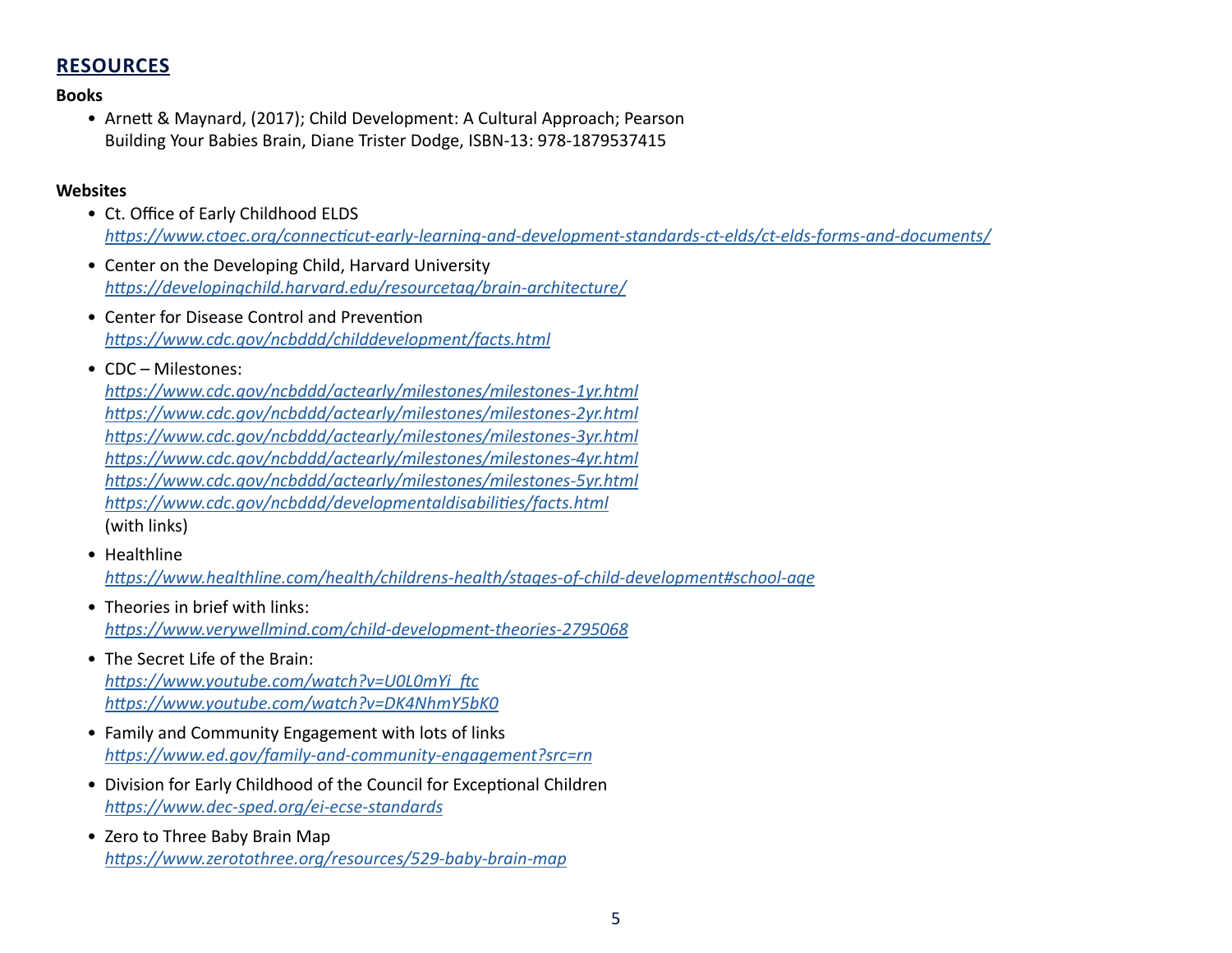#### **Videos**

- 11 Amazing TED Talks About Children and Early Childhood Education *<https://www.early-childhood-education-degrees.com/11-amazing-ted-talks-about-children-and-early-childhood-education/>*
- Brain Building *<https://eclkc.ohs.acf.hhs.gov/school-readiness/article/child-development-brain-building>*
- The Science Behind Early Childhood Development *<https://developingchild.harvard.edu/resources/inbrief-the-science-of-early-childhood-development/>* Babies the Movie; Focus Films

#### **Podcasts**

• The Preschool Podcast *[https://blog.himama.com/preschool-podcast-ksandra-earle/](https://www.himama.com/blog/preschool-podcast-ksandra-earle/)* Intentional Inclusion for Multicultural Early Learning Classrooms

### **Articles**

• From Neurons to Neighborhoods

*[https://eclkc.ohs.acf.hhs.gov/school-readiness/foundations-school-readiness-fostering-developmental-competence-earliest-years/neurons](https://eclkc.ohs.acf.hhs.gov/school-readiness/foundations-school-readiness-fostering-developmental-competence-earliest-years/neurons-neighborhoods-science-early-childhood)[neighborhoods-science-early-childhood](https://eclkc.ohs.acf.hhs.gov/school-readiness/foundations-school-readiness-fostering-developmental-competence-earliest-years/neurons-neighborhoods-science-early-childhood)*

## **Children's Books**

• Stuve-Bodeen, S., 1998. We Will Paint the Octopus Red, Woodbine House Read Aloud on You Tube

*<https://www.youtube.com/watch?v=O6ZBXPgBDfk>*

|             | MASTER COURSE OUTLINE WITH EXAMPLE SYLLABUS   FOUNDATIONS OF CHILD DEVELOPMENT   ECED 1002 |                                                   |                                         |                                                            |
|-------------|--------------------------------------------------------------------------------------------|---------------------------------------------------|-----------------------------------------|------------------------------------------------------------|
| <b>DATE</b> | <b>TOPIC AND LEARNING ACTIVITY</b>                                                         | <b>ALIGNMENT WITH</b><br><b>COURSE OBJECTIVES</b> | <b>ASSIGNMENTS</b>                      | <b>ALIGNMENT</b><br><b>WITH STUDENT</b><br><b>OUTCOMES</b> |
| <b>Week</b> | Go over syllabus and discussion for requirement of<br>observations.                        |                                                   |                                         |                                                            |
|             | <i>*Child theorists and theories.</i>                                                      | CO <sub>1</sub>                                   |                                         | SO <sub>1</sub>                                            |
|             | *Child theorists and theories, continued                                                   | CO <sub>1</sub>                                   | *Group presentations on child theorists | SO <sub>1</sub>                                            |